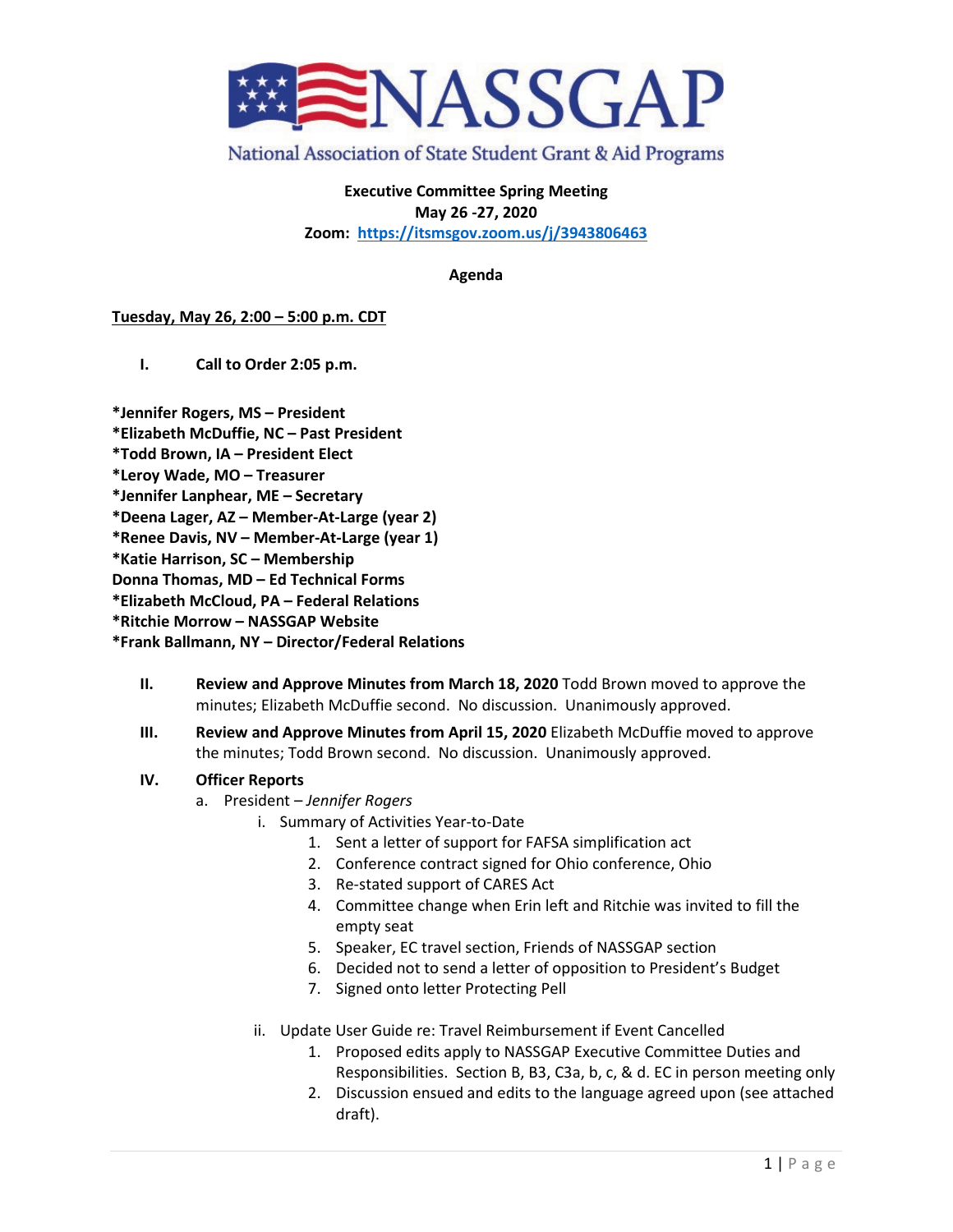- b. Past-President *Elizabeth McDuffie*
	- i. Nominations committee met and have confirmed 3 of the 4 seats up for election. President elect, Secretary, Treasurer elect, Member-at-Large
	- ii. Will present the slate once the  $4<sup>th</sup>$  is confirmed.
- c. President Elect *Todd Brown*
	- i. October 2021 conference contract confirmed in February. Given the current situation, Todd reviewed the contract again for potential changes.
	- ii. Conference Contract Checklist for President Elect would be helpful so Todd has started putting together a rough draft of what he's learned over the past few months being involved in the process. October 18-22, 2021.
	- iii. Last conference we left roll call open providing states flexibility as to how they respond and present what is happening in their own state. Todd proposes taking the same approach. The flexibility leads to interesting conversation. Todd anticipates submitting to the membership in September. The EC agreed this approach worked well as long as we include guidance on available time.
- d. Secretary *Jennifer Lanphear*
	- i. Thank-you for approving March and April 2020 minutes.
	- ii. Posting to website repository. Ritchie does not currently need extra support posting documents like minutes and Key President Documents to the website. Jennifer Rogers will send FAFSA Simplification Support letter and Letter supporting Pell increase in public section of website. Minutes are behind login.
	- iii. On standby to present Amendments and Bylaw changes at least 30 days prior to business meeting for membership approval.
	- iv. Elections Polls on standby to present and collect results

# **V. Budget**

- a. Report from Treasurer *Leroy Wade*
	- i. \$50,000 T Bill rolled out because we did not renew on time. Not a big deal because rate was so low. Leroy will get the funds re-invested.
	- ii. Received 5 membership payments from Kentucky, Virginia, Utah, Nevada, & Pennsylvania.
- b. Review budget for 2019-20
	- i. Leroy sent via encryption and shared screen; also available in Google docs.
	- ii. We have extra funds because we did not incur expenses for the May EC meeting as it was held virtually and not in person.
- c. Draft budget for 2020-21
	- i. Revenue
		- 1. Let's project 45 46 members in case budget freezes prevent all 48 from renewing.
		- 2. Conference zero out until we decide whether or not conference will occur
		- 3. Leroy will get back to the group with anticipated June interest
	- ii. Expenditures
		- 1. 2020 Fall Conference Ohio: Jennifer emailed the hotel for options if we are not able to proceed with conference. There is an "impossibility clause" if not invoked we could incur expenses of food guarantee \$7,000 and room guarantee \$21,000. If we cancel by September 1 we owe 60% of guarantee. We used \$25,000 as a commitment just in case. Anticipate smaller number head count.
			- a. Discussion topic: at what point do we cancel conference? In 2010 we had 30 people based on state budget issues. 2020 is more than a budget issue; it's also a health issue. In 2008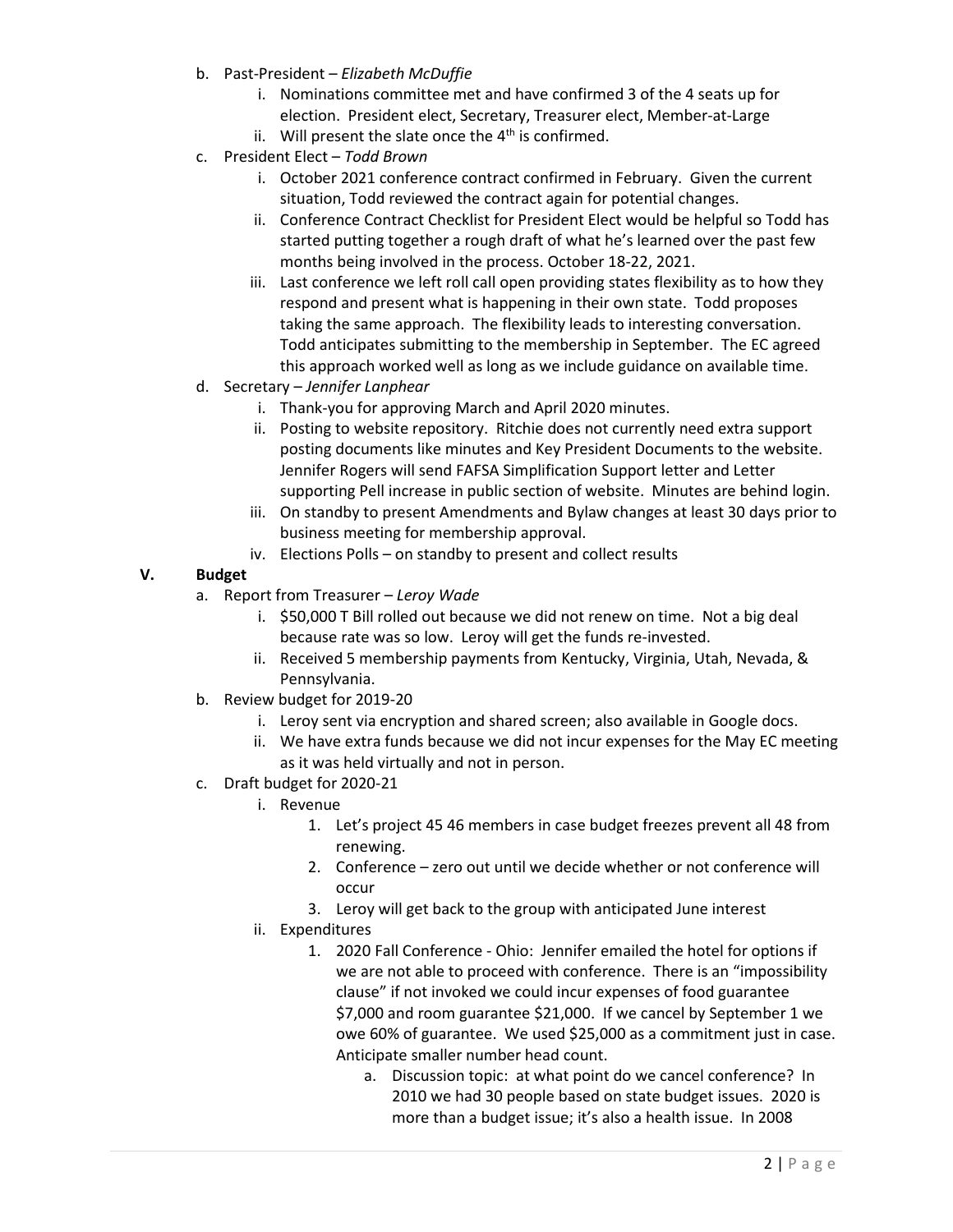budgeted for 48 people but we had 38 attend. In 2009, we had 33 attend.

- b. Ritchie shared the conferences were still a strong experience with good speakers even though the attendance numbers were small.
- c. Many EC member states already have travel moratorium.
- d. Is holding an in person conference worth the risk of members getting stranded due to an unplanned quarantine?
- e. Elizabeth McDuffie proposed a virtual conference. N support of Elizabeth's proposal, EC members presented examples of cancelled fall conferences and/or in person conferences transitioned to virtual.
- f. Conversation regarding virtual expenses/revenue ensued
	- i. Charge a conference fee?
	- ii. Pay presenter fee?
	- iii. Require registration for login in information
	- iv. Require membership
	- v. Benefit: multiple people from one organization could attend for price of single membership
- 2. 2021 Fall Conference Deposit DC
- 3. Executive Committee In person meeting
- 4. Other Conference Expenses like Scholarship and Speaker expenses go away with a virtual conference
- 5. Federal Relations Committee
- 6. Website
- 7. CEF membership dues
- 8. Annual Survey
- 9. Awards
- 10. Tax Prep
- 11. Research
- 12. Misc
- 13. Operating Reserves for Future Conference Obligations \$10,000 (60% liability if we cancel outside of impossibility clause)
- iii. Draft 20-21 balanced. Jennifer entertained a motion to approve. Leroy moved. Elizabeth McDuffie seconded. No further discussion. Unanimous approval.
- d. Balance sheet review not yet ready; Leroy will present tomorrow.

# **VI. Committee Reports**

- a. Website *Ritchie Morrow*
	- i. Todd has been helping Ritchie learn the ropes.
	- ii. Responded to emails via NASSGAP site. Requests for interviews forwarded to Frank.
	- iii. Ritchie will need to miss a bit of tomorrow's meetings.

Elizabeth McDuffie moved we recess for the day. Everybody seconded. Unanimously approved. **Recessed for the day at 4:30 p.m.**

## **Tuesday, May 26, 6:00 – 7:00 p.m. CDT** – Optional Happy Hour

## **Wednesday, May 27, 10:00 a.m. – 1:00 p.m. CDT**

#### **Call to Order 10:06 a.m. CDT**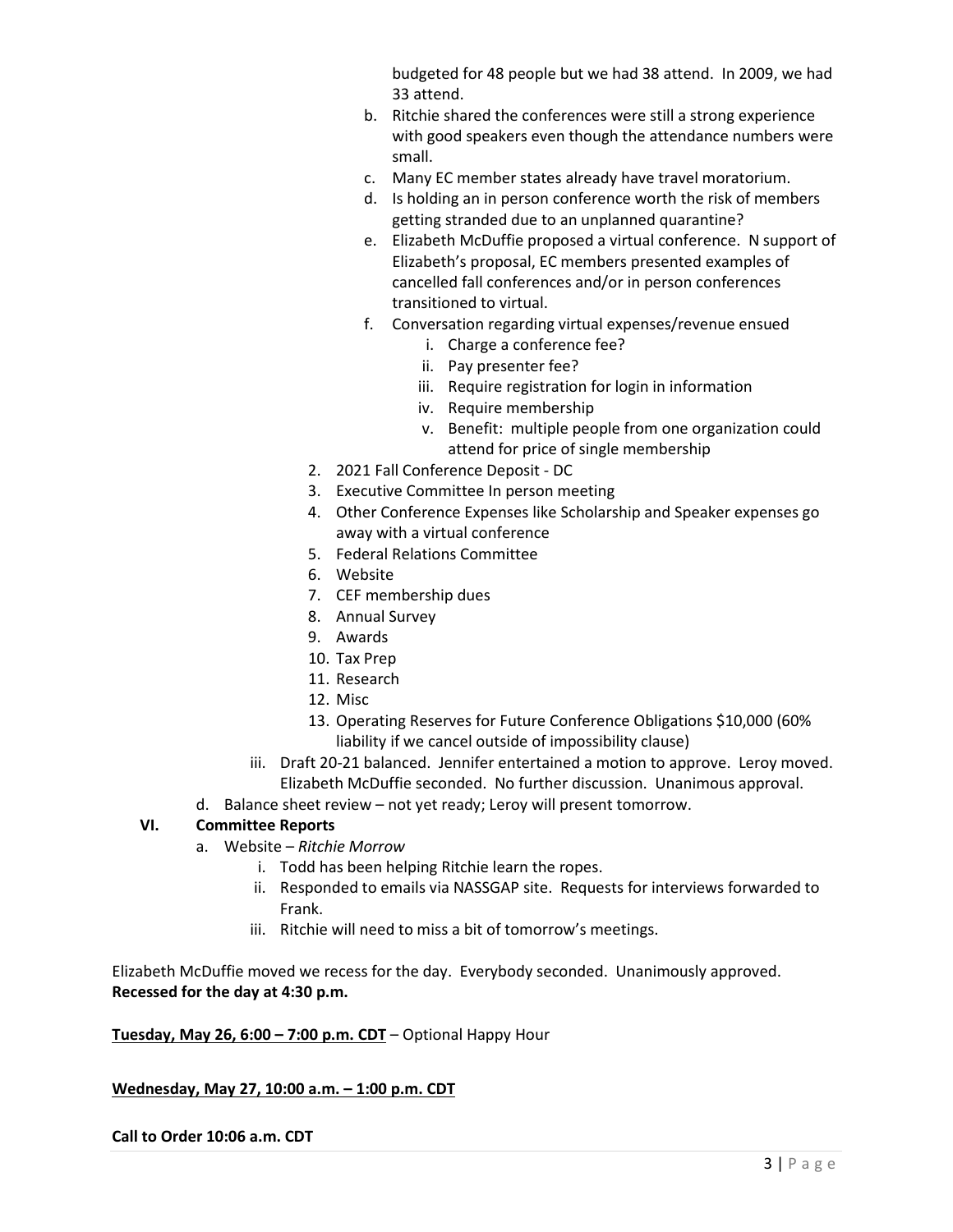**\*Jennifer Rogers, MS – President Elizabeth McDuffie, NC – Past President \*Todd Brown, IA – President Elect \*Leroy Wade, MO – Treasurer \*Jennifer Lanphear, ME – Secretary Deena Lager, AZ – Member-At-Large (year 2) \*Renee Davis, NV – Member-At-Large (year 1) \*Katie Harrison, SC – Membership \*Donna Thomas, MD – Ed Technical Forms \*Elizabeth McCloud, PA – Federal Relations Ritchie Morrow – NASSGAP Website \*Frank Ballmann, NY – Director/Federal Relations**

### **VII. Committee Reports (Continued)**

- a. Membership *Katie Harrison*
	- i. Discuss EC Restructuring and By-Laws Changes (attached) Katie, Rachelle, and Jennifer R. have been working on the restructuring for several months. Katie presented the proposal to Ritchie as well. Membership chair would become Member-at-Large and the 2 current Members-at-Large titles would become Conference Co-chairs.
	- ii. EC needs to vote to agree to accept proposed verbiage changes. Full membership must vote to approve. Secretary is responsible for sending at least 30 days prior to vote. Per by-laws quorum of full membership is there. If conference is not in person we will need to consider platform and how these changes along with last year's business meeting minutes can be voted upon.
	- iii. Jennifer R. entertained a motion to accept the edits to Article IV & Article VI. Todd moved to approve; Leroy seconded.
	- iv. Article VII. Section 4. Discuss Committee Rotation Schedule/Chart. Jennifer R. entertained a motion to accept the edits to Article VII. Section 4. Jennifer Lanphear made motion; Todd Brown seconded. No further discussion. Unanimously passed.
- b. Ed Technical *Donna Thomas*